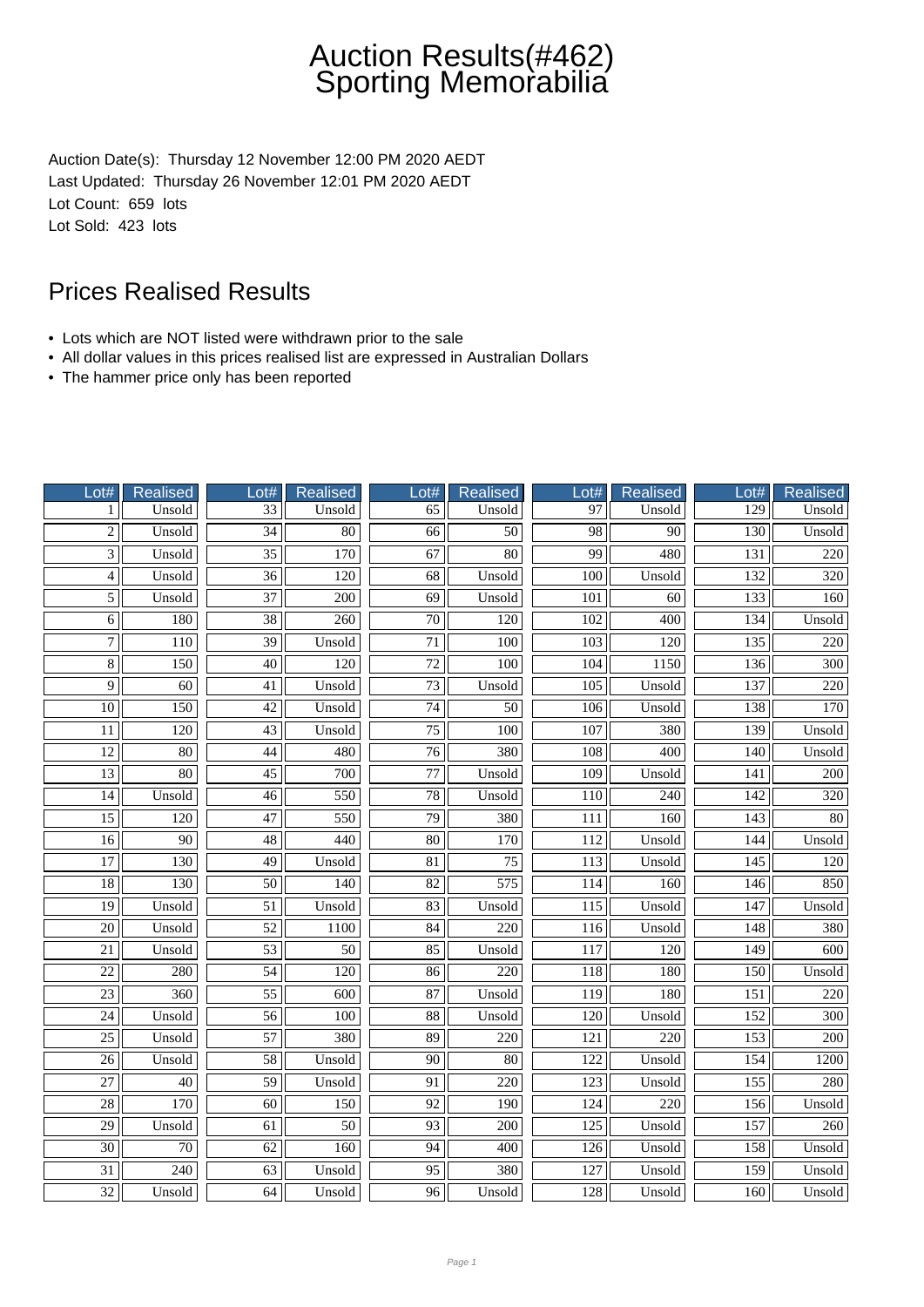Auction Date(s): Thursday 12 November 12:00 PM 2020 AEDT Last Updated: Thursday 26 November 12:01 PM 2020 AEDT Lot Count: 659 lots Lot Sold: 423 lots

- Lots which are NOT listed were withdrawn prior to the sale
- All dollar values in this prices realised list are expressed in Australian Dollars
- The hammer price only has been reported

| Lot#             | <b>Realised</b>  | Lot#             | <b>Realised</b>  | Lot#             | Realised        | Lot#             | <b>Realised</b>  | Lot#             | <b>Realised</b>  |
|------------------|------------------|------------------|------------------|------------------|-----------------|------------------|------------------|------------------|------------------|
| 161              | Unsold           | $\overline{193}$ | Unsold           | 225              | Unsold          | 258              | Unsold           | 290              | 110              |
| 162              | 160              | 194              | 200              | $\overline{226}$ | 160             | 259              | 700              | $\overline{291}$ | Unsold           |
| 163              | Unsold           | 195              | Unsold           | 227              | 160             | 260              | Unsold           | 292              | Unsold           |
| 164              | 160              | 196              | 360              | 228              | 130             | 261              | Unsold           | 293              | 60               |
| 165              | Unsold           | 197              | 190              | 229              | Unsold          | 262              | Unsold           | 294              | 130              |
| 166              | 240              | 198              | Unsold           | 230              | 400             | 263              | 1000             | $\overline{295}$ | 200              |
| 167              | $\overline{220}$ | 199              | $\overline{60}$  | $\overline{231}$ | 120             | $\overline{264}$ | Unsold           | $\overline{296}$ | 600              |
| 168              | Unsold           | 200              | $\overline{140}$ | 232              | 140             | 265              | 40               | $\overline{297}$ | $\overline{100}$ |
| 169              | 900              | 201              | 320              | 233              | Unsold          | 266              | 170              | 298              | Unsold           |
| 170              | 120              | 202              | 120              | 234              | 200             | 267              | 220              | 299              | 700              |
| 171              | 300              | 203              | 300              | 235              | Unsold          | 268              | 120              | 300              | 40               |
| $\overline{172}$ | $\overline{160}$ | $\overline{204}$ | 170              | 236              | 150             | 269              | $\overline{30}$  | $\overline{301}$ | Unsold           |
| 173              | 320              | $\overline{205}$ | 60               | 237              | Unsold          | $\overline{270}$ | 600              | $\overline{302}$ | 60               |
| 174              | 240              | 206              | 400              | 238              | Unsold          | 271              | 140              | $\overline{303}$ | 420              |
| 175              | 800              | $\overline{207}$ | 220              | 239              | Unsold          | $\overline{272}$ | $\overline{60}$  | 304              | 420              |
| 176              | Unsold           | 208              | 700              | 240              | Unsold          | 273              | 400              | 305              | 480              |
| 177              | 240              | $\overline{209}$ | $\overline{80}$  | 241              | Unsold          | $\overline{274}$ | 140              | 306              | 170              |
| 178              | 2600             | $\overline{210}$ | $\overline{120}$ | 242              | 160             | $\overline{275}$ | Unsold           | 307              | 240              |
| 179              | $\overline{220}$ | $\overline{211}$ | 80               | $\overline{243}$ | Unsold          | $\overline{276}$ | $\overline{220}$ | 308              | Unsold           |
| 180              | 140              | 212              | 80               | 244              | Unsold          | 277              | $\overline{20}$  | 309              | 120              |
| 181              | 220              | 213              | Unsold           | 245              | Unsold          | 278              | Unsold           | 310              | Unsold           |
| 182              | Unsold           | $\overline{214}$ | $\overline{100}$ | 246              | 60              | $\overline{279}$ | Unsold           | $\overline{311}$ | Unsold           |
| 183              | $\overline{320}$ | 215              | $\overline{120}$ | $\overline{247}$ | Unsold          | 280              | 80               | $\overline{312}$ | 380              |
| 184              | Unsold           | $\overline{216}$ | Unsold           | 248              | $\overline{70}$ | 281              | Unsold           | $\overline{313}$ | Unsold           |
| 185              | 200              | 217              | 100              | 249              | Unsold          | 282              | Unsold           | 314              | Unsold           |
| 186              | 80               | 218              | Unsold           | 250              | Unsold          | 283              | Unsold           | $\overline{315}$ | 280              |
| 187              | 160              | 219              | Unsold           | 251              | Unsold          | 284              | 130              | 316              | $\overline{300}$ |
| 188              | 60               | 220              | 120              | $\overline{252}$ | Unsold          | $\overline{285}$ | 130              | $\overline{317}$ | Unsold           |
| 189              | 280              | $\overline{221}$ | $\overline{300}$ | $\overline{253}$ | $\overline{80}$ | 286              | 160              | 318              | Unsold           |
| 190              | 80               | 222              | Unsold           | 254              | Unsold          | 287              | 240              | 319              | 170              |
| 191              | 120              | 223              | Unsold           | 255              | 600             | 288              | 80               | 320              | Unsold           |
| 192              | Unsold           | 224              | Unsold           | 256              | Unsold          | 289              | 100              | 321              | Unsold           |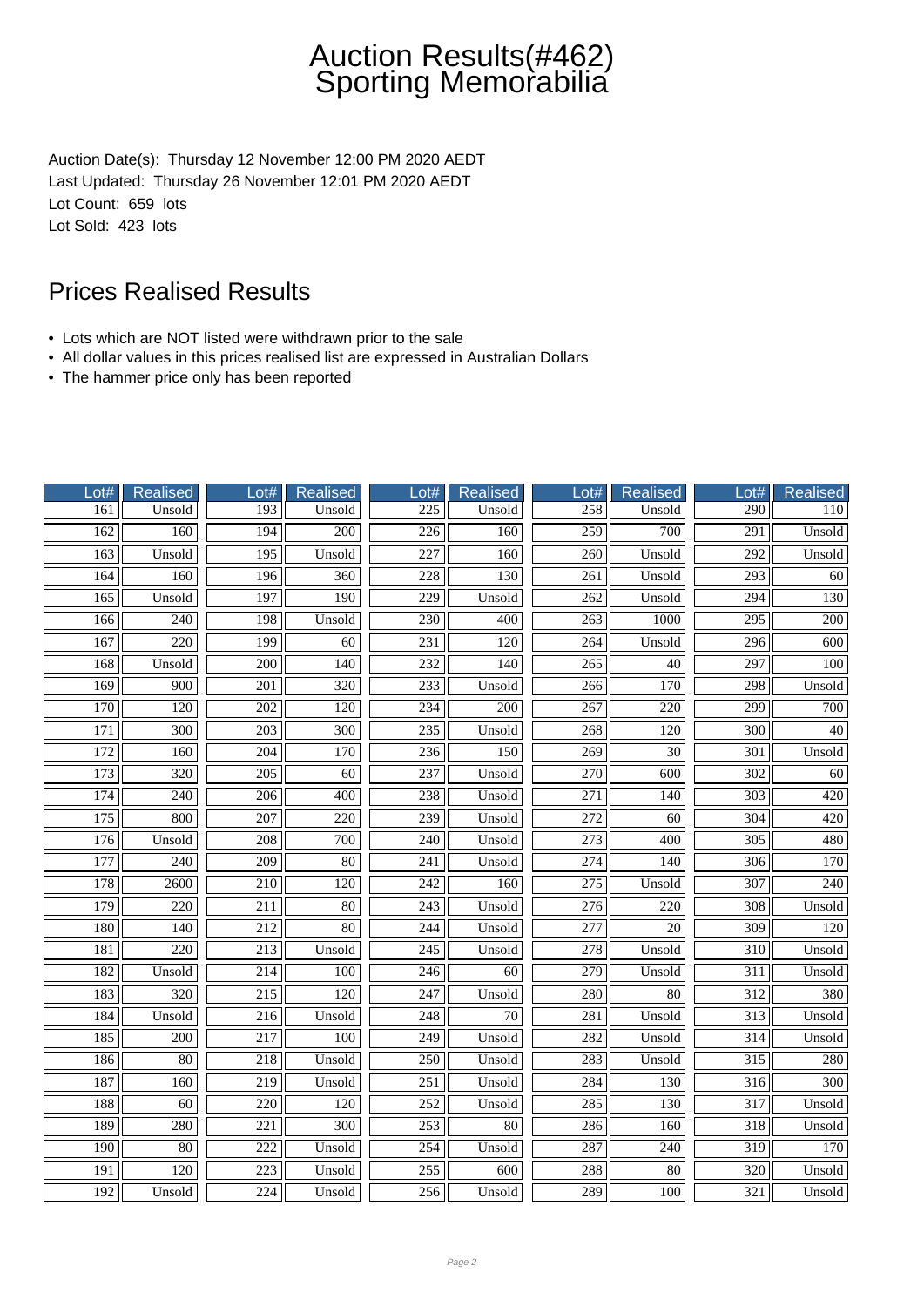Auction Date(s): Thursday 12 November 12:00 PM 2020 AEDT Last Updated: Thursday 26 November 12:01 PM 2020 AEDT Lot Count: 659 lots Lot Sold: 423 lots

- Lots which are NOT listed were withdrawn prior to the sale
- All dollar values in this prices realised list are expressed in Australian Dollars
- The hammer price only has been reported

| Lot#             | Realised         | Lot#             | <b>Realised</b>  | $_0$ ot#         | <b>Realised</b>  | $_0$ ot# | Realised         | Lot#             | <b>Realised</b>  |
|------------------|------------------|------------------|------------------|------------------|------------------|----------|------------------|------------------|------------------|
| 322              | Unsold           | 354              | 120              | 386              | 240              | 418      | 240              | $\overline{450}$ | 80               |
| 323              | Unsold           | 355              | Unsold           | 387              | $\overline{200}$ | 419      | $\overline{100}$ | $\overline{451}$ | 150              |
| $\overline{324}$ | 120              | 356              | Unsold           | 388              | Unsold           | 420      | 100              | 452              | 500              |
| $\overline{325}$ | Unsold           | 357              | 280              | 389              | 380              | 421      | Unsold           | 453              | 100              |
| 326              | 440              | 358              | Unsold           | 390              | 320              | 422      | 240              | 454              | 460              |
| $\overline{327}$ | $\overline{170}$ | 359              | Unsold           | $\overline{391}$ | Unsold           | 423      | 150              | 455              | $\overline{80}$  |
| 328              | Unsold           | 360              | Unsold           | 392              | Unsold           | 424      | $80\,$           | 456              | 150              |
| $\overline{329}$ | Unsold           | $\overline{361}$ | Unsold           | $\overline{393}$ | 100              | 425      | 160              | 457              | $\overline{360}$ |
| 330              | 220              | 362              | 90               | 394              | 200              | 426      | 80               | 458              | 120              |
| 331              | 100              | 363              | 120              | 395              | 160              | 427      | Unsold           | 459              | 340              |
| 332              | 40               | 364              | Unsold           | 396              | Unsold           | 428      | 700              | 460              | 120              |
| $\overline{333}$ | $\overline{130}$ | 365              | 180              | $\overline{397}$ | 2800             | 429      | $\overline{300}$ | $\overline{461}$ | 750              |
| 334              | 130              | 366              | Unsold           | 398              | 140              | 430      | 320              | $\overline{462}$ | $\overline{80}$  |
| 335              | 100              | 367              | Unsold           | 399              | 200              | 431      | 170              | 463              | 150              |
| 336              | $\overline{40}$  | 368              | Unsold           | 400              | 420              | 432      | 120              | 464              | 700              |
| 337              | Unsold           | 369              | Unsold           | 401              | 160              | 433      | Unsold           | 465              | 240              |
| 338              | 380              | $\overline{370}$ | Unsold           | 402              | $\overline{80}$  | 434      | Unsold           | 466              | Unsold           |
| 339              | 280              | 371              | 140              | 403              | 380              | 435      | 300              | 467              | Unsold           |
| $\overline{340}$ | Unsold           | 372              | 5000             | 404              | 190              | 436      | 170              | 468              | $\overline{80}$  |
| $\overline{341}$ | 280              | 373              | 300              | 405              | 750              | 437      | Unsold           | 469              | 100              |
| 342              | Unsold           | 374              | 320              | 406              | Unsold           | 438      | 650              | 470              | 460              |
| 343              | 180              | 375              | 600              | 407              | 180              | 439      | 170              | 471              | 130              |
| $\overline{344}$ | 280              | $\overline{376}$ | $\overline{400}$ | 408              | 2200             | 440      | $\overline{340}$ | 472              | $\overline{700}$ |
| $\frac{345}{ }$  | Unsold           | $\overline{377}$ | Unsold           | 409              | 650              | 441      | Unsold           | 473              | 600              |
| 346              | 120              | 378              | 300              | 410              | 240              | 442      | 100              | 474              | 380              |
| 347              | Unsold           | 379              | Unsold           | 411              | Unsold           | 443      | 300              | 475              | 700              |
| 348              | Unsold           | 380              | 240              | 412              | 420              | 444      | 130              | 476              | 460              |
| $\overline{349}$ | $\overline{220}$ | 381              | $\overline{150}$ | 413              | Unsold           | 445      | 120              | 477              | 600              |
| 350              | Unsold           | 382              | Unsold           | 414              | 160              | 446      | Unsold           | 478              | 500              |
| $\overline{351}$ | Unsold           | 383              | 220              | 415              | 160              | 447      | 120              | 479              | 700              |
| 352              | Unsold           | 384              | Unsold           | 416              | 180              | 448      | 130              | 480              | 1700             |
| 353              | 160              | 385              | 280              | 417              | 60               | 449      | 130              | 481              | 950              |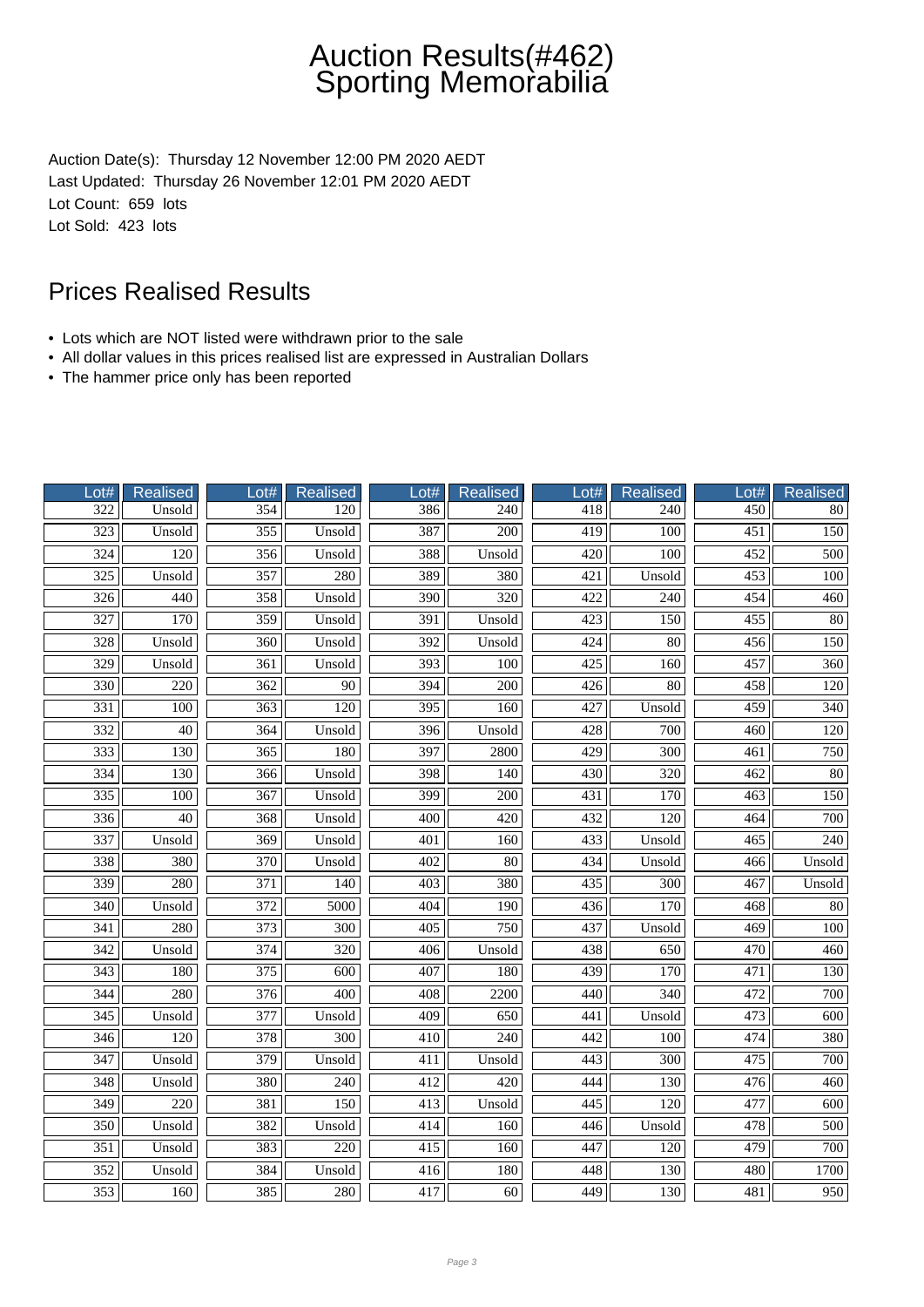Auction Date(s): Thursday 12 November 12:00 PM 2020 AEDT Last Updated: Thursday 26 November 12:01 PM 2020 AEDT Lot Count: 659 lots Lot Sold: 423 lots

- Lots which are NOT listed were withdrawn prior to the sale
- All dollar values in this prices realised list are expressed in Australian Dollars
- The hammer price only has been reported

| Lot#             | <b>Realised</b>  | Lot#             | <b>Realised</b>  | Lot#             | <b>Realised</b>  | Lot#             | <b>Realised</b>  | Lot#             | <b>Realised</b> |
|------------------|------------------|------------------|------------------|------------------|------------------|------------------|------------------|------------------|-----------------|
| 482              | 220              | 514              | Unsold           | 546              | Unsold           | 578              | 260              | 610              | 150             |
| 483              | 500              | $\overline{515}$ | 180              | $\overline{547}$ | Unsold           | 579              | 130              | 611              | Unsold          |
| 484              | 950              | 516              | 140              | 548              | 1000             | 580              | Unsold           | 612              | 80              |
| 485              | 100              | 517              | 170              | 549              | Unsold           | 581              | 300              | 613              | 550             |
| 486              | 800              | 518              | 190              | 550              | Unsold           | 582              | 420              | 614              | 140             |
| 487              | 1000             | 519              | 320              | 551              | Unsold           | 583              | 60               | 615              | Unsold          |
| 488              | $\overline{130}$ | $\overline{520}$ | $\overline{100}$ | 552              | $\overline{120}$ | 584              | Unsold           | 616              | 850             |
| 489              | 60               | 521              | 100              | 553              | Unsold           | 585              | Unsold           | 617              | Unsold          |
| 490              | Unsold           | 522              | 320              | 554              | Unsold           | 586              | 260              | 618              | 180             |
| 491              | 90               | 523              | 550              | 555              | 280              | 587              | 320              | 619              | 120             |
| 492              | 240              | 524              | 360              | 556              | 140              | 588              | 200              | 620              | 160             |
| $\overline{493}$ | Unsold           | $\overline{525}$ | $\overline{200}$ | 557              | Unsold           | 589              | $\overline{260}$ | 621              | Unsold          |
| 494              | 100              | 526              | 120              | 558              | Unsold           | 590              | Unsold           | 622              | Unsold          |
| 495              | Unsold           | 527              | 190              | 559              | 160              | 591              | 80               | 623              | 400             |
| 496              | 180              | 528              | $\overline{30}$  | 560              | 950              | 592              | 180              | 624              | Unsold          |
| 497              | 240              | 529              | Unsold           | 561              | Unsold           | 593              | Unsold           | 625              | Unsold          |
| 498              | 200              | 530              | $\overline{80}$  | $\overline{562}$ | Unsold           | 594              | Unsold           | 626              | Unsold          |
| 499              | 140              | 531              | Unsold           | 563              | 320              | $\overline{595}$ | Unsold           | 627              | 170             |
| $\overline{500}$ | Unsold           | 532              | 60               | 564              | 160              | 596              | 180              | 628              | 190             |
| 501              | 200              | 533              | 550              | 565              | 180              | 597              | 120              | 629              | Unsold          |
| 502              | 160              | 534              | 70               | 566              | 360              | 598              | Unsold           | 630              | 130             |
| $\overline{503}$ | 240              | 535              | Unsold           | 567              | $\overline{200}$ | 599              | Unsold           | 631              | 200             |
| $\overline{504}$ | 300              | 536              | Unsold           | 568              | 550              | $\overline{600}$ | 340              | $\overline{632}$ | 50              |
| $\overline{505}$ | $\overline{140}$ | 537              | Unsold           | 569              | 1000             | 601              | 440              | 633              | $\overline{60}$ |
| 506              | Unsold           | 538              | Unsold           | 570              | 550              | 602              | Unsold           | 634              | Unsold          |
| 507              | Unsold           | 539              | Unsold           | 571              | Unsold           | 603              | 140              | 635              | 100             |
| 508              | Unsold           | 540              | Unsold           | 572              | 480              | 604              | Unsold           | 636              | 160             |
| 509              | 100              | 541              | 90               | 573              | Unsold           | 605              | 160              | 637              | Unsold          |
| 510              | $\overline{130}$ | $\overline{542}$ | Unsold           | 574              | 240              | 606              | 160              | 638              | 100             |
| 511              | Unsold           | 543              | 800              | $\overline{575}$ | 750              | 607              | Unsold           | 639              | 180             |
| 512              | Unsold           | 544              | Unsold           | 576              | Unsold           | 608              | 160              | 640              | Unsold          |
| 513              | 200              | 545              | Unsold           | 577              | 750              | 609              | 220              | 641              | Unsold          |